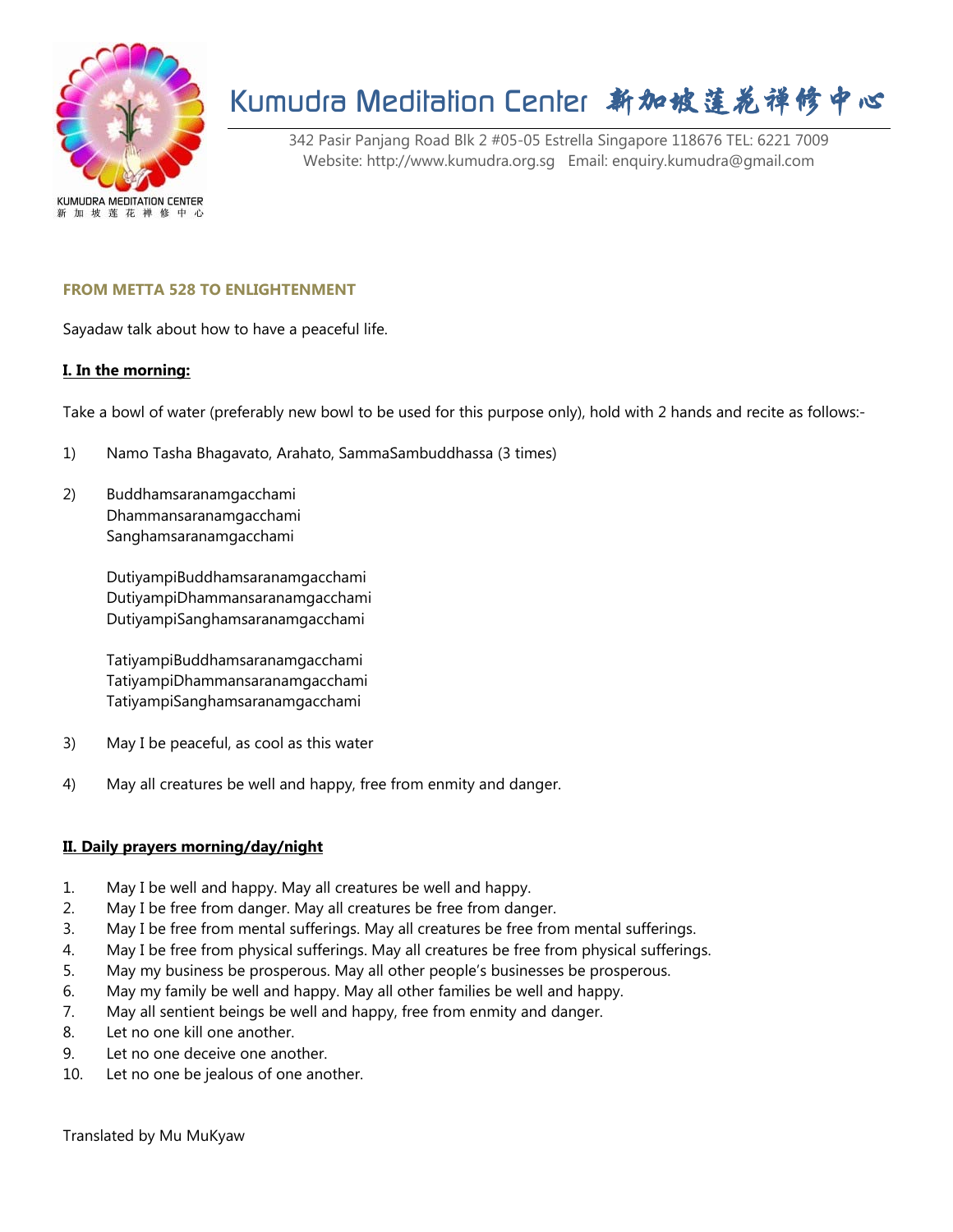

# Kumudra Meditation Center 新加坡莲花禅修中心

342 Pasir Panjang Road Blk 2 #05-05 Estrella Singapore 118676 TEL: 6221 7009 Website: http://www.kumudra.org.sg Email: enquiry.kumudra@gmail.com

## I. 身心健康,生意兴隆的修炼法

- 1. 早上起床时的修炼法 用一个小杯子(只用在洗脸),装满水,发送慈爱,然后洗脸。
- 2. 纳莫达洒巴格瓦多阿那哈多三马三菩达洒(念三次) 菩党沙拉郎卡甲米,党芒沙拉郎卡甲米,桑港沙拉郎卡甲米。 杜地洋比菩党沙拉郎卡甲米,党芒沙拉郎卡甲米,桑港沙拉郎卡甲米。 达地洋比菩党沙拉郎卡甲米,党芒沙拉郎卡甲米,桑港沙拉郎卡甲米。
- 3. 水是如此干净凉爽,也愿我像水一样干净凉爽。
- 4. 愿一切众生,和平安宁。

### II. 午时修炼法

- 1. 愿我身体健康, 也愿一切众生身体健康。
- 2. 愿我荣华富贵,也愿一切众生荣华富贵。
- 3. 愿我平安,也愿一切众生平安。
- 4. 愿我远离痛苦,也愿一切众生远离痛苦。
- 5. 愿我远离病痛,也愿一切众生远离病痛。
- 6. 愿我生意兴隆,也愿一切众生生意兴隆。
- 7. 愿我全家快乐,也愿一切众生快乐。
- 8. 愿一切众生,和平安宁。愿人与人之间,远离互相残杀。
- 9. 愿人与人之间,远离互相打扰。
- 10. 愿人与人之间,远离互相妒忌。